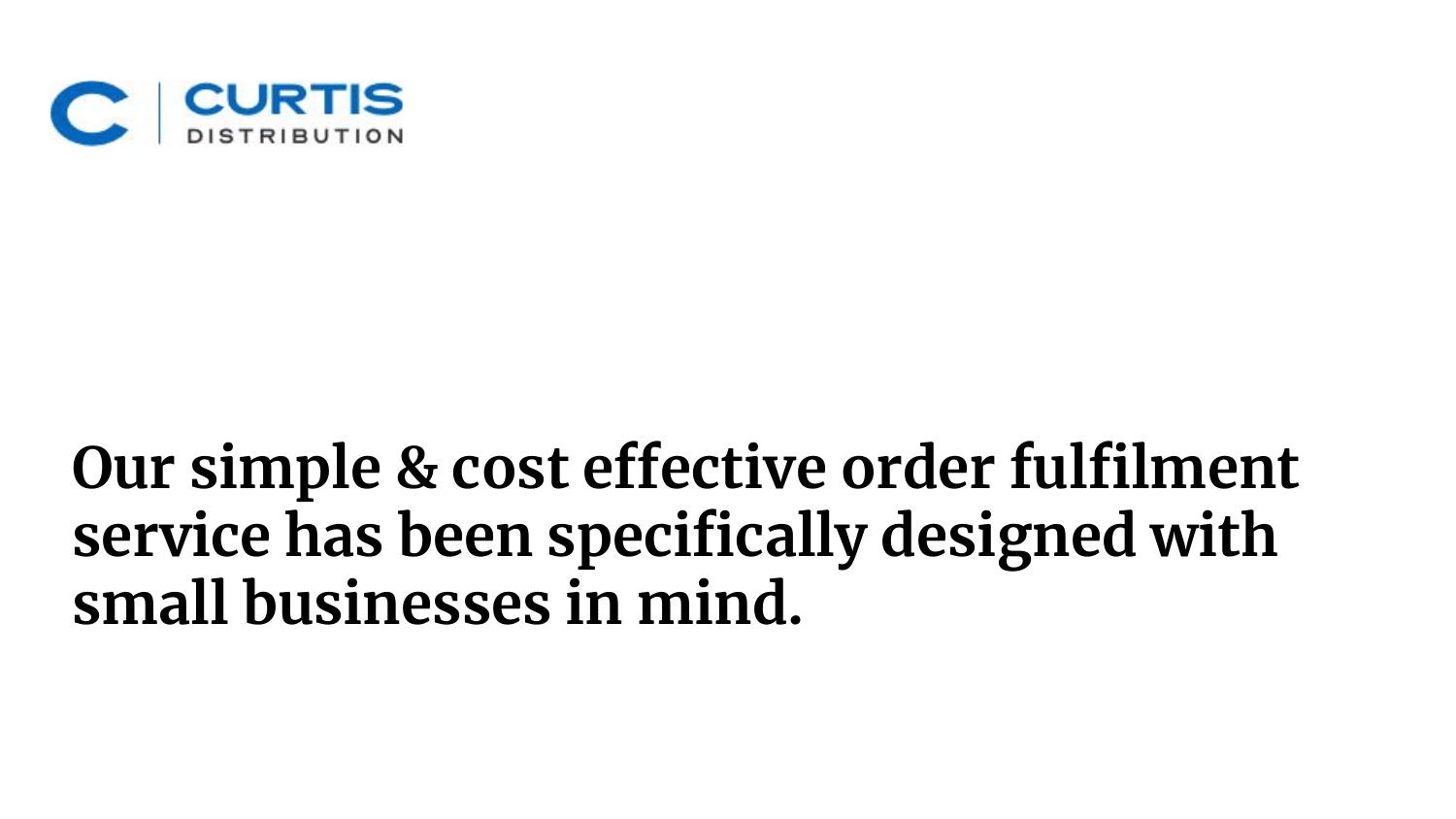### **How It Started...**

### **2001**

We opened our first storage container facility in Lancing, West Sussex.

#### **2018**

We began seeing demand from our commercial customers who wanted us to send out orders for them & so we branched out into order fulfilment.

### **2011**

We then opened a second facility in Hastings, East Sussex.

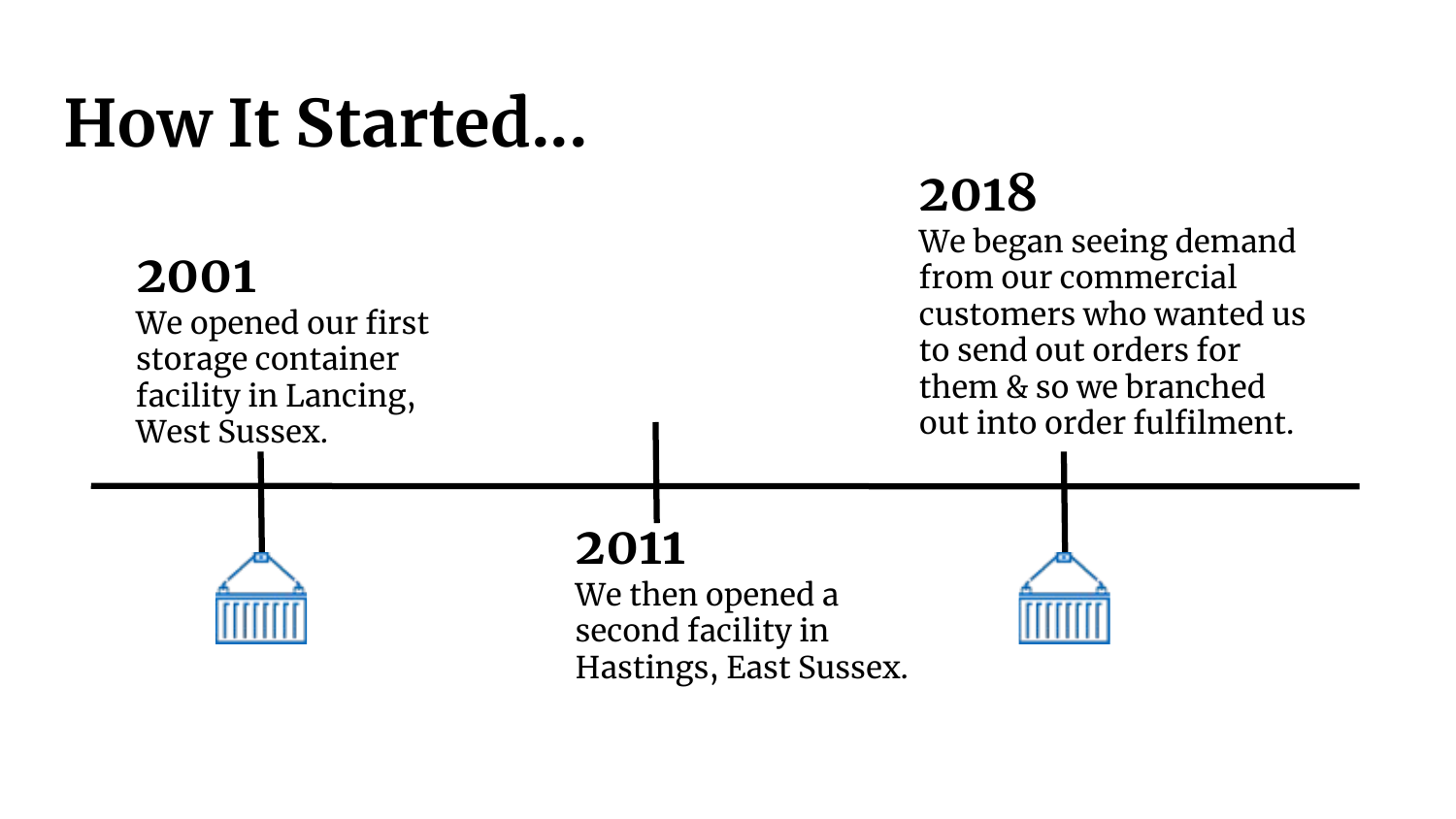### **Storage Containers**

#### ...the smarter way to store your products

- Cost-effective alternative to traditional warehouses.
- Having a dedicated storage container means your stock is kept entirely separate from other customers' stock.
- Stock is housed together and not in different parts of a warehouse so there is no chance of items going missing.
- Picking, packing and labelling is carried out inside the container improving efficiency.
- Enhanced security features compared to a building.
- No fire risk as they are made of metal.
- Specifically designed to withstand extreme weather conditions so dampness is not an issue.

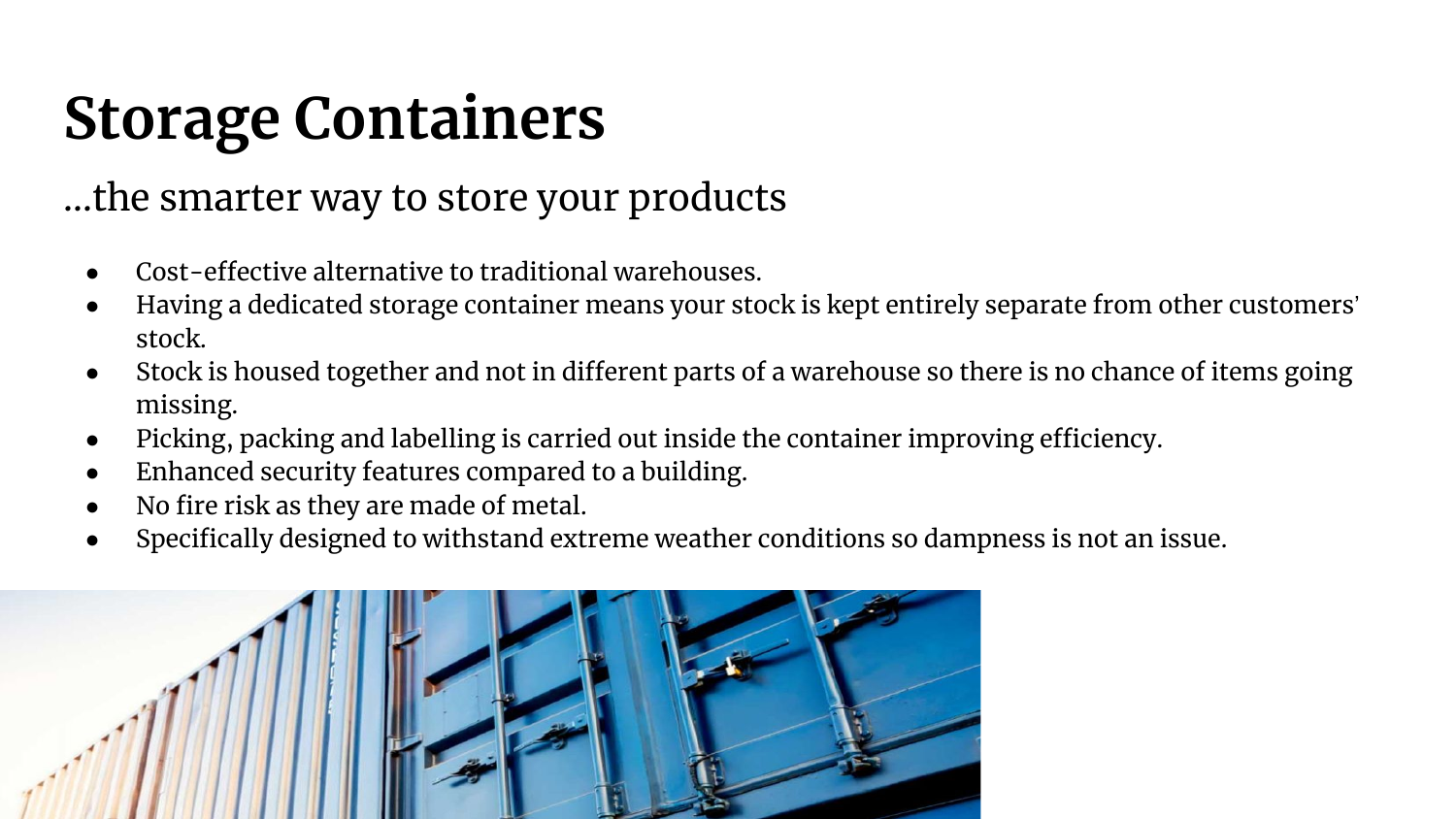# **How It Works...**



**Arrange for your stock to be delivered to our premises. On arrival, we will transfer it to your dedicated storage container, checking for any damage as we go.**



**Your account manager will input each item of stock into our inventory management software.**



**Your stock is housed in your own storage container. All storage space is clean, dry and secure. Stock is regularly inspected by us.** 



**Parcels will be delivered by either your preferred courier or one best matched to your requirements selected by us. Orders received before 2pm will be dispatched on the same day.**



**We will pick your orders & affix delivery labels ready to send out to your customers.**

**We can now begin to receive orders from you as and when customers place them on your website or marketplace.**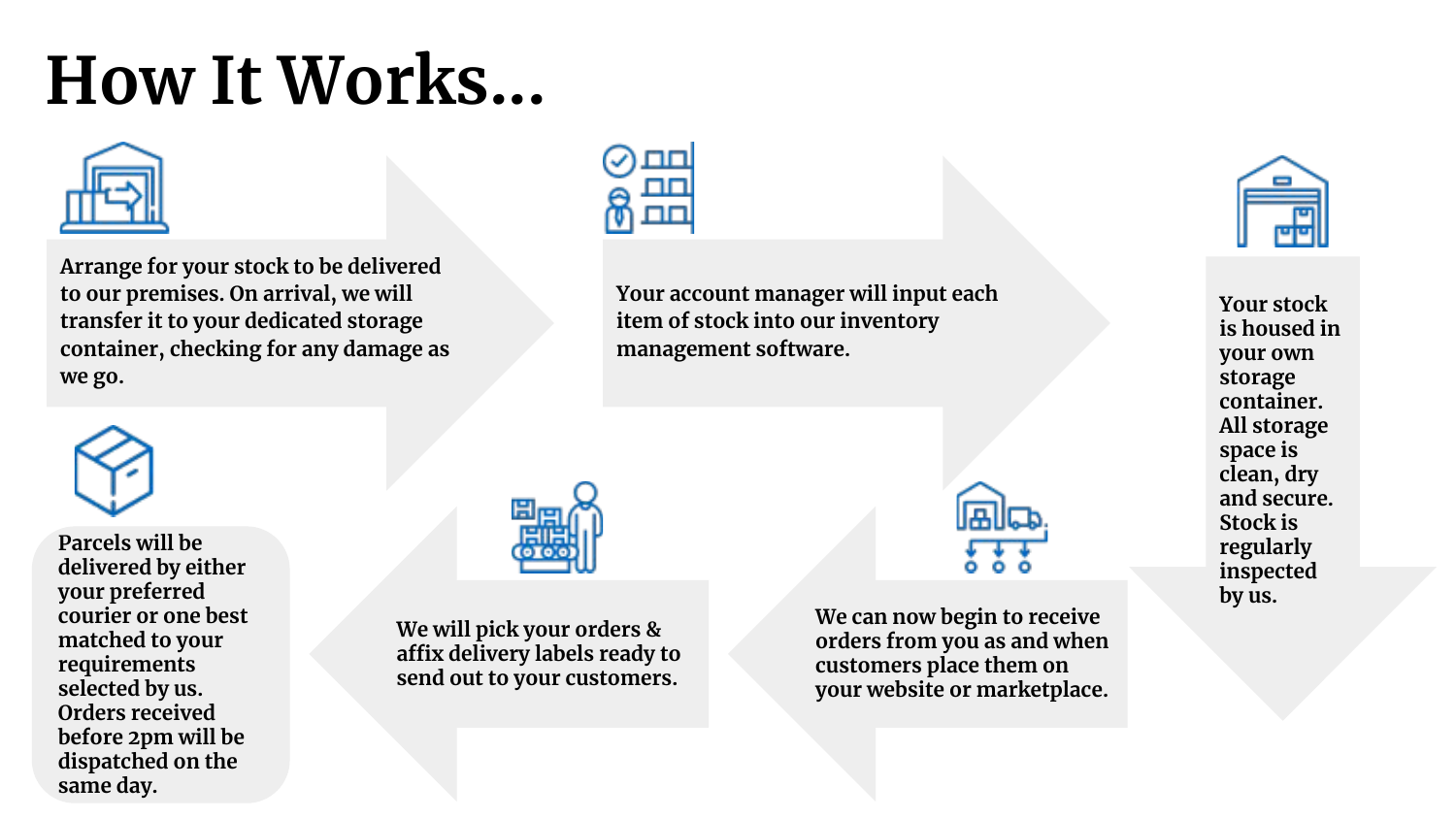### **How We Handle Orders...**

We have a streamlined process ideally suited to small businesses.



Your customer places an order on your website or marketplace.

e<br>ell⊞

You generate the sales order.



Either manually email the sales order details to us or we can integrate our inventory management software with your website or marketplace so orders can be received by us automatically.



The order is picked, packed and labelled ready for courier collection.



You will receive email confirmation when the order is dispatched to your customer.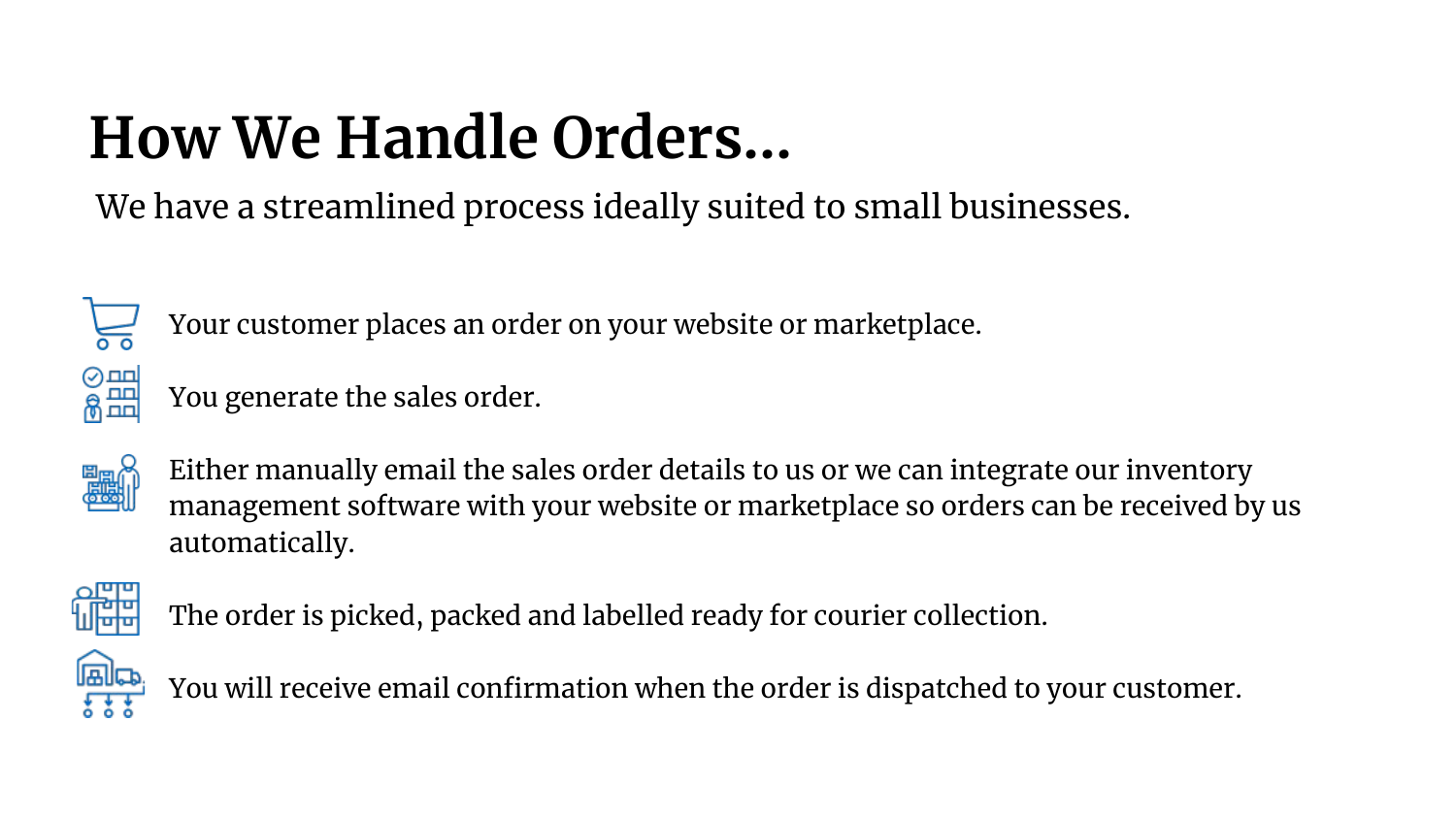# **What It Costs…**

There are two elements to our pricing - a monthly storage charge for holding your stock and a handling charge for each item shipped.



We have two sizes of storage container available:

- 20ft container usable volume: 22m³ (776ft³) **£155pm**
- 10ft container usable volume:  $11m^3$  ( $388ft^3$ )  $\pounds$ 77.50pm

This equates to 20p per cubic foot per month.

All prices are subject to VAT at 20%.



We charge **65p** per item to cover the cost of picking, packing and labelling.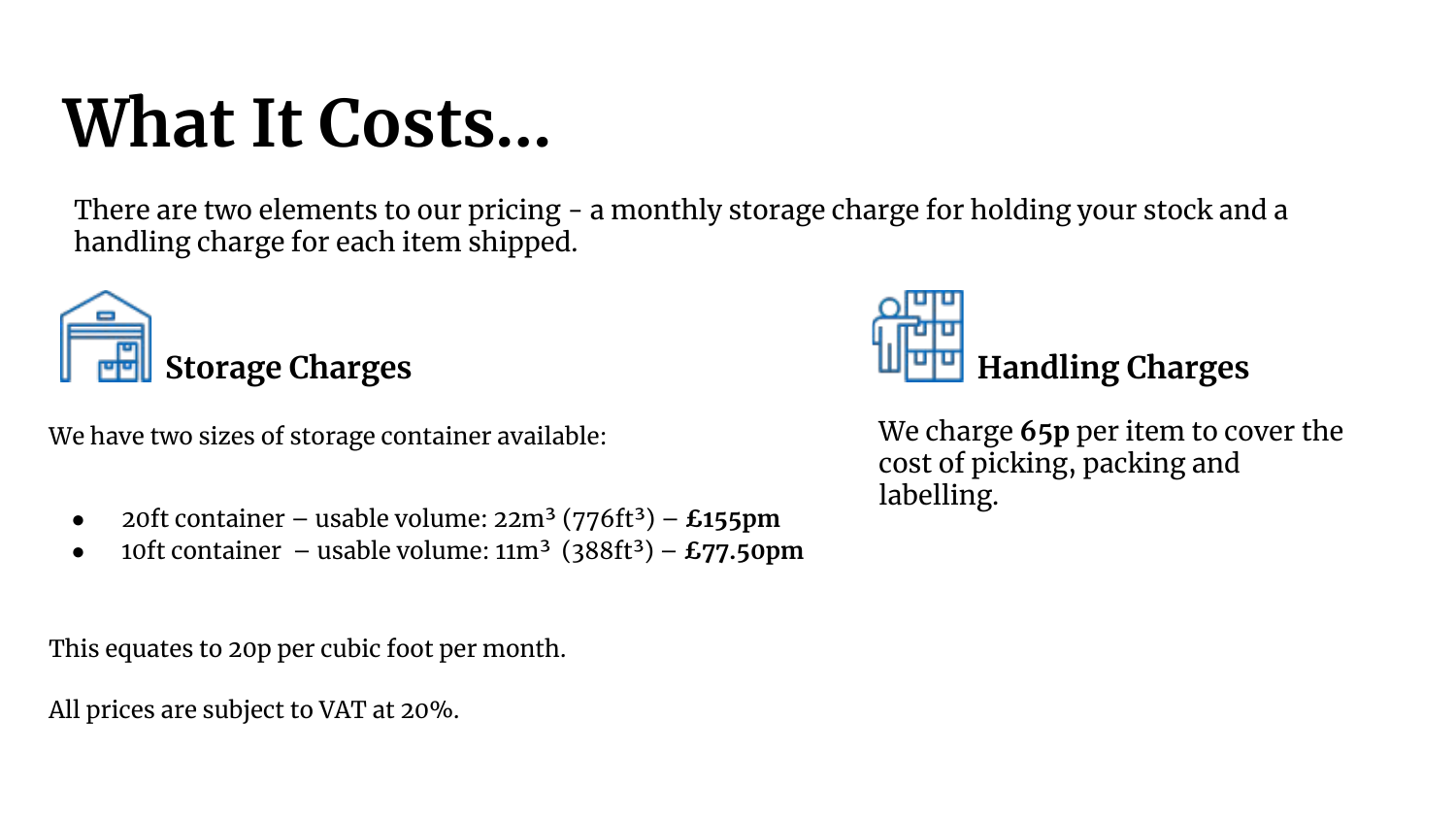**You can calculate the amount of storage space you need by multiplying the box dimensions (length x width x height) by the number of boxes to be stored.**

#### **Storage Charge Example 1**



Box dimensions:  $55cm(L)$  x  $34cm(W)$  x  $29cm(H)$ 

Amount to be stored: 1000 boxes

Total storage space required: 54.23m<sup>3</sup>

Containers required:  $2 \times 2$  oft containers ( $44$ m<sup>3</sup>) and 1 x 10ft container  $(11m^3)$ 

Monthly cost: **£387.50 + VAT**

#### **Storage Charge Example 2**



Box dimensions:  $32cm(L)$  x  $21cm(W)$  x  $19cm(H)$ 

Amount to be stored: 100 boxes

Total storage space required: 1.28m<sup>3</sup>

Containers required: 1 x 10ft container (11m<sup>3</sup>)

Monthly cost: **£77.50 + VAT**